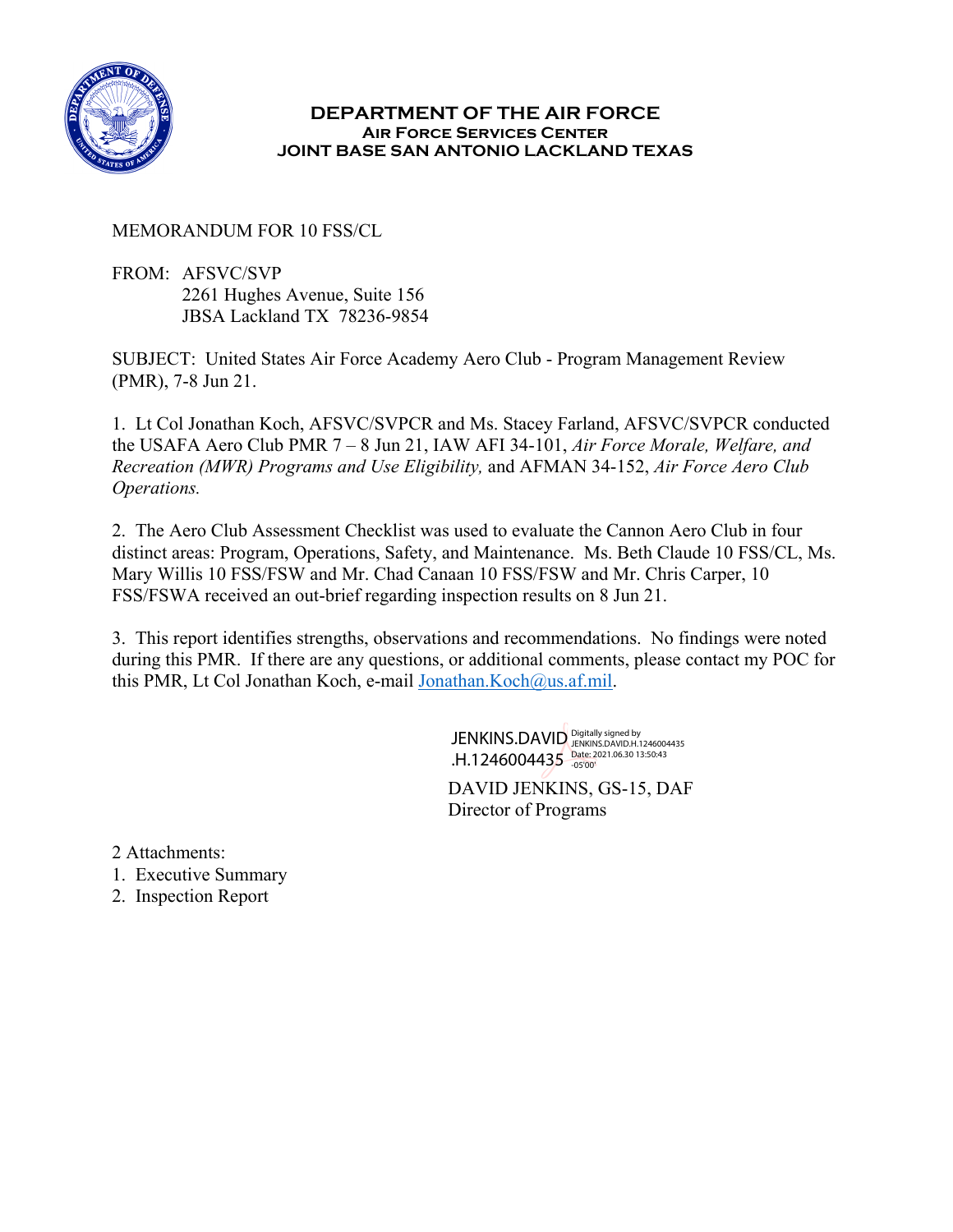Atch 1

#### **USAFA Aero Club Executive Summary**

The USAFA Aero Club is the benchmark example of how an Air Force Aero club should be managed and operated. Their club boasts some of the most experienced instructor pilots, topnotch mechanics, and an overall professional business image. The manager, Mr. Chris Carper, has experience as a former Air Force Pilot, great attention to detail, and an overall aviation know-how, which proves vital to a general aviation operation performing with higher Air Force standards.

The aircraft at USAFA are well-maintained, the paint is in a good condition, and they have updated avionics or a plan is in place to update them in the near future. FSS Leadership have been supportive of the investments into these aircraft. Mr. Carper and his staff do an excellent job at managing the fleet to ensure maximum availability to customers. One problem noted, is the demand for flight training is so high, there is not enough airplanes to meet the current demand. In the past year, the USAFA Aero Club has had to have momentary pauses on new memberships to ensure they could adequately meet demand. There is a desire to purchase additional aircraft, so as financial constraints put on from the COVID-19 pandemic are eased, additional aircraft should be purchased.

During the PMR, the Aero Club held a virtual safety meeting over zoom which both Lt Col Koch and Ms. Farland attended. The meeting lasted approximately 30 minutes, had excellent attendance, and covered pertinent topics to ensure the club has safe operations. One of the most notable actions USAFA does in regards to safety is their analysis of previous aircraft incidents in the interests of mishap prevention. AFSVC will use this practice as a model to implement across the entire Aero Club enterprise.

The USAFA Aero Club is an important force multiplier with the impact it has as a source of flight training for future Air Force Officers in addition to what is offered to the Cadet Wing via standard airmanship programs. The USAFA Aero Club operates with the highest standards and exemplary professionalism in a very busy flight training environment, which is a testament to the USAFA Aero Club staff and outstanding FSS Leadership support.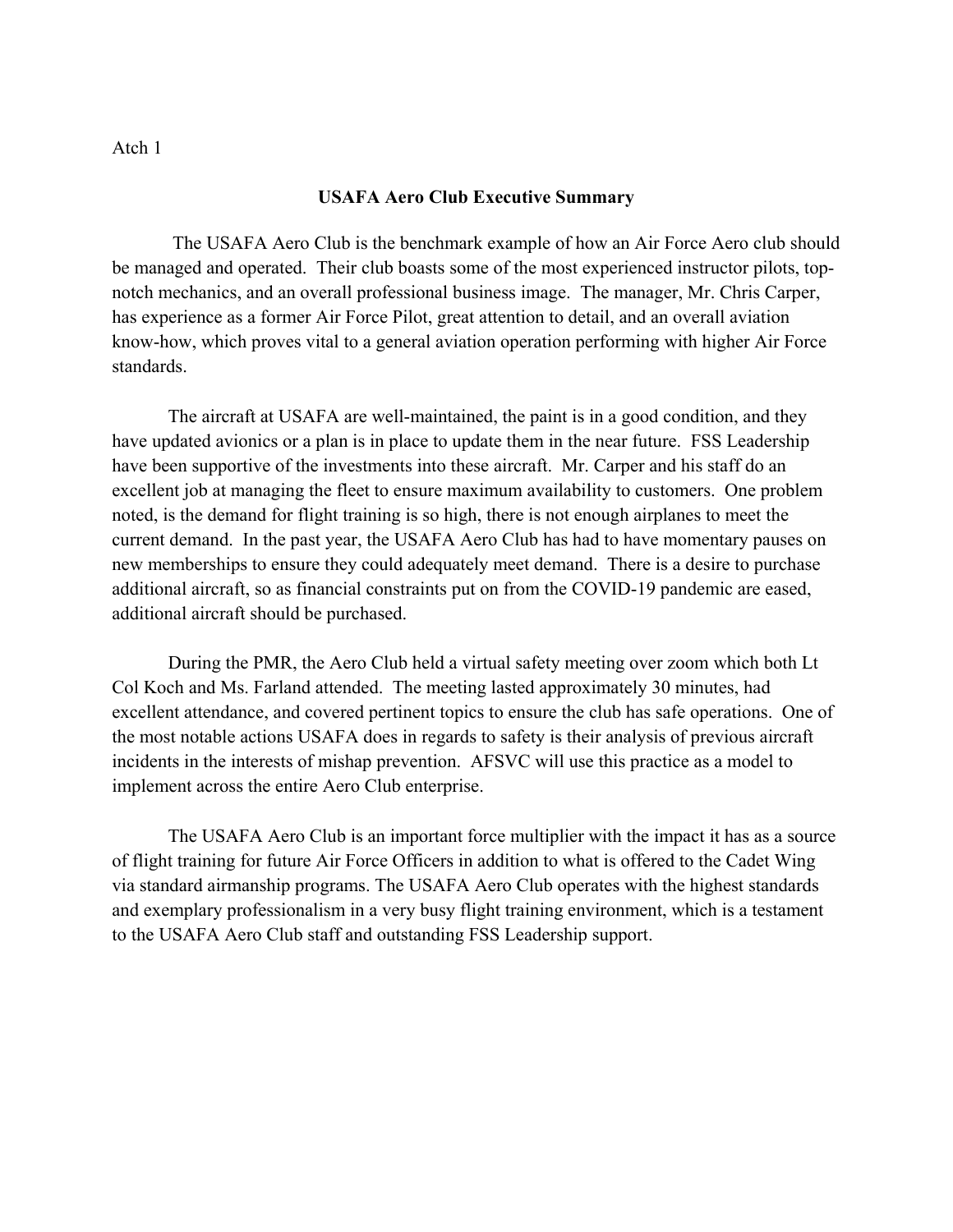## **USAFA Aero Club Program Management Review Report 7-8 June 21**

### **Program**

**STRENGTH(S):** The USAFA Aero Club runs a small onsite testing center which offers FAA testing and is an added convenience to their flight training customers.

**STRENGTH(S):** The Aero Club uses a daily block scheduling system to maximize and ensure aircraft availability for their flight training activities. This method has proven very effective in the management of both aircraft and instructor demand.



**STRENGTH(S):** The Manager and FSS leadership have a robust plan for all major aircraft purchases to include engine overhauls, paint jobs, and avionics upgrades.

**OBSERVATION:** Due to the high volume of rentals and flight training accomplished at the Aero Club, the outdated billing process is time consuming and inefficient.

**RECOMMENDATION:** Explore hiring a full-time clerk so the manager can delegate more of the administrative tasks and find ways to improve efficiencies.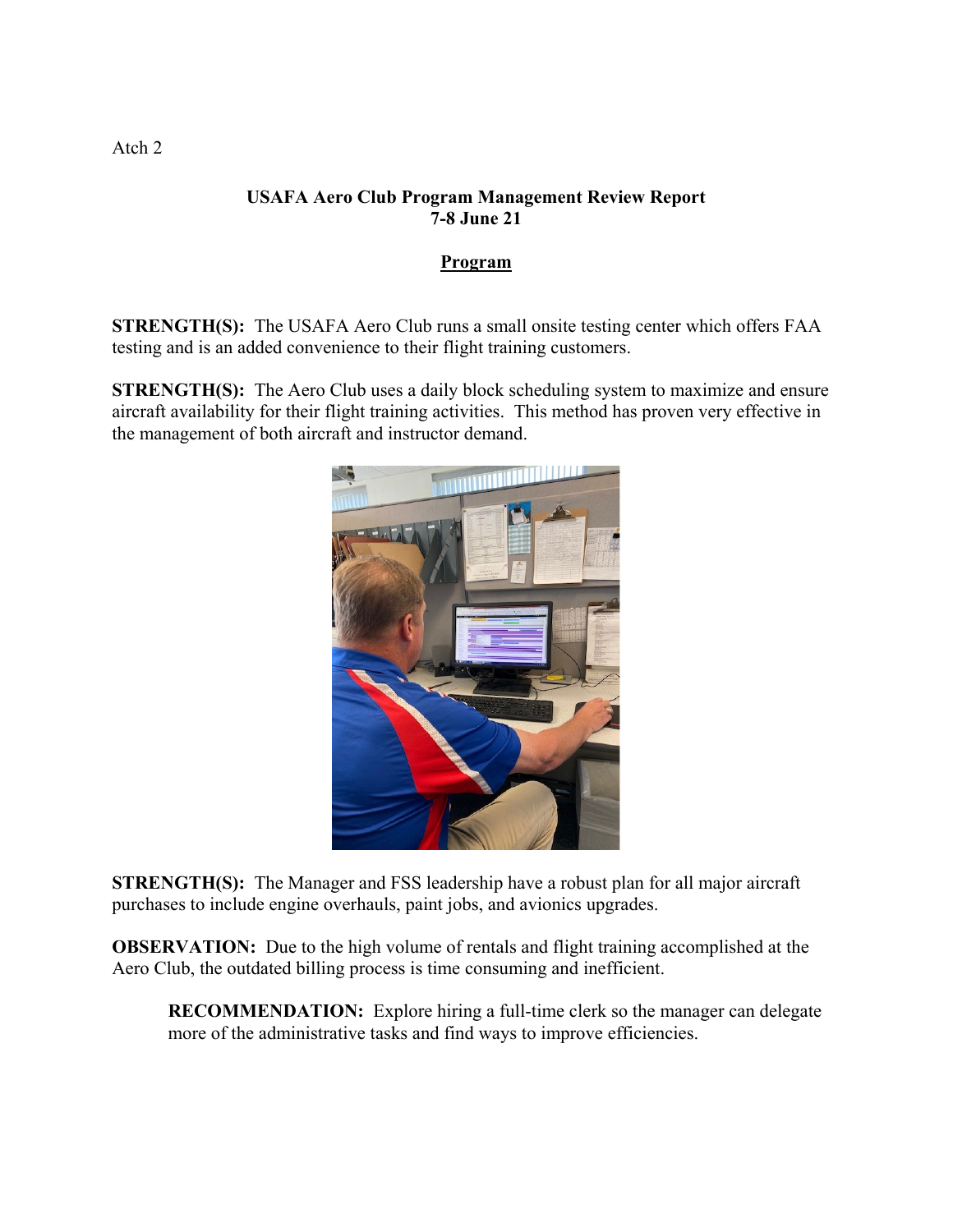**OBSERVATION:** Although the space for the Aero Club is adequate it does not allow for any type of continued expansion based on current demand. Additionally, there is no space for a flight simulator, which is recommended to facilitate instrument training.

**RECOMMENDATION:** Consider either expansion of current facility or construction of a new facility to meet the growing demand for the Aero Club.

# **Operations**

**STRENGTH(S):** The instructor cadre are highly experienced aviators, many being retired Air Force pilots or airline pilots.

**STRENGTH(S):** The USAFA Aero Club produces and uses an in-flight guide to ensure instructors, members, and students are able to quickly reference USAFA airfield procedures while operating.

**STRENGTH(S):** The USAFA Aero Club has developed a check ride prep class for student pilots. The FAA designated pilot examiner gave kudos to the Aero Club for the development of the course and quality of students being recommended for check rides.

**STRENGTH(S):** All Aero Club staff, including contracted flight instructors and mechanics, are required to wear a daily uniform with shirts being provided by the Aero Club. The shirts allow everyone to be easily recognized and gives an overall professional look in a flight environment.

**OBSERVATION:** There is no ability to fly at night due to USAFA airfield limitations, which can restrict hours of operations and force prepositioning of airplanes to other airfields to complete required training.

**OBSERVATION:** The USAFA Aero Club has a robust membership of Cadets looking to either expand on their training already accomplished in Cadet Airmanship Programs or to participate in flight training if they did not have the opportunity to in airmanship programs.

**RECOMMENDATION:** Continue to offer training to Cadets and work on finding ways to partner with the USAFA Flight Training Group and Cadet Wing to offer training in order to prepare Cadets for careers in USAF aviation that align with AETC and 19 AF pilot production goals.

**OBSERVATION:** Over the past year membership has been paused on several occasions to ensure demand for flight training could be met for existing members with available resources. Additionally, USAFA Aero Club is at its capacity for number of airplanes it can effectively manage and store.

**RECOMMENDATION:** Consider expansion of personnel, hangar space, and acquiring more airplanes to meet demand.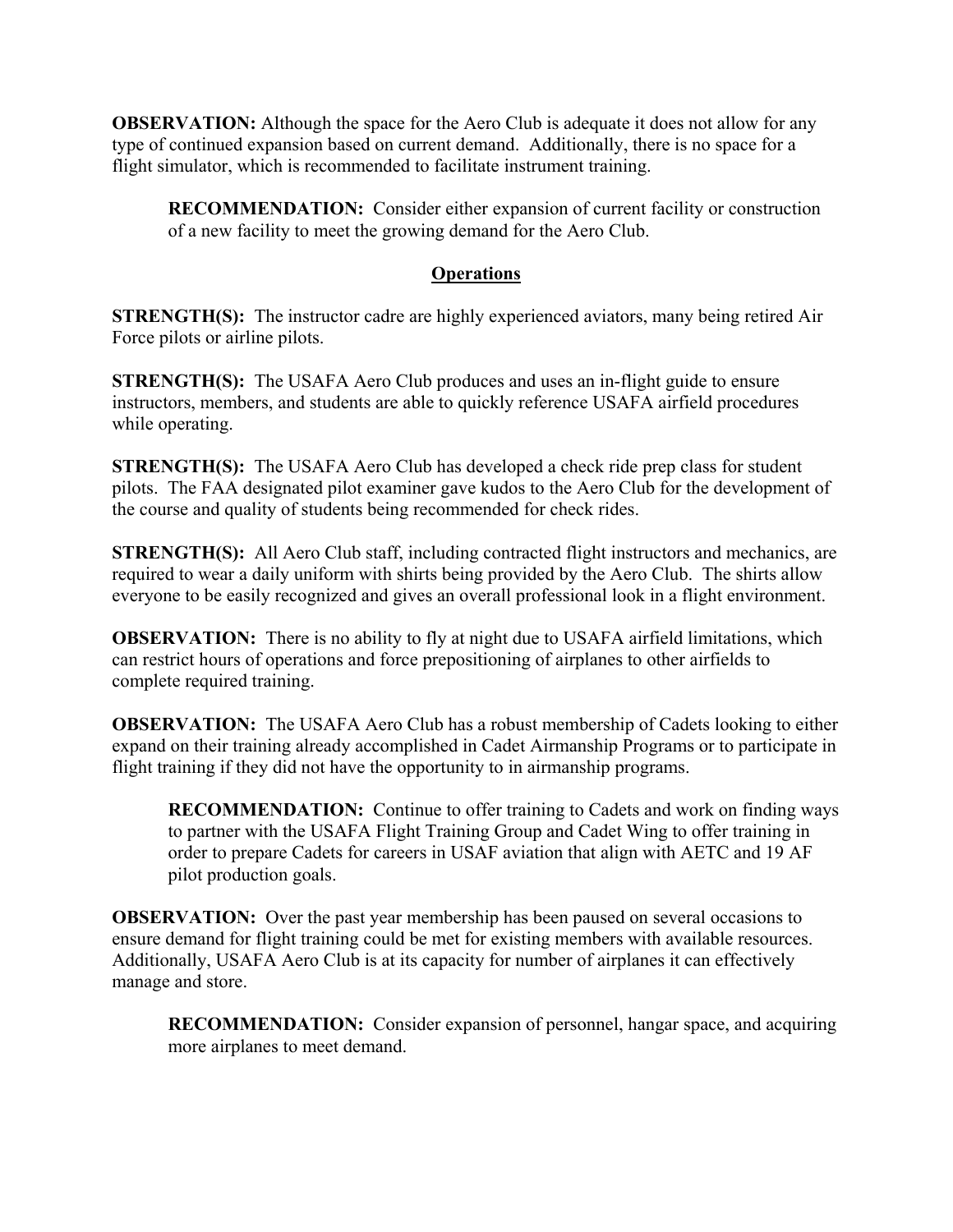**OBSERVATION:** A sampling of membership records were reviewed with only minor discrepancies noted. Findings were briefed with the Aero Club Manager.

**OBSERVATION:** Membership currency is verified manually by flight instructors and members. Not utilizing an automatic dispatch program allows opportunities for pilots that are not current due to Air Force regulations, to inadvertently dispatch aircraft and fly.

# **Maintenance (Mx)**

**STRENGTH(S):** Aircraft have been well maintained and received funding for refurbishments via paint, interior and avionics upgrades. AFSVC Contracted Mechanic gave kudos to the Aero Club on a job well done with avionics upgrades.



**STRENGTH(S):** Maintenance facilities, including the hangar and storage rooms were wellorganized and contained proper inventory levels for necessary parts. The Aero Club Manager is actively working on sending out available parts for overhaul as funds come available.

**OBSERVATION:** Assigned maintenance advisor is new in the position and lacks knowledge of general aviation maintenance principles.

**OBSERVATION:** Mandatory service bulletins were not being tracked as complied with in aircraft logbooks.

**RECOMMENDATION:** As time allows, review applicable mandatory service bulletins for compliance and track in aircraft logbooks.

### **Safety**

**STRENGTH(S):** The Aero Club safety officer does thorough analysis and write-ups of unusual events and mishaps, which are included in the Pilot Information File (PIF) in order to inform other members for the purposes of mishap prevention.